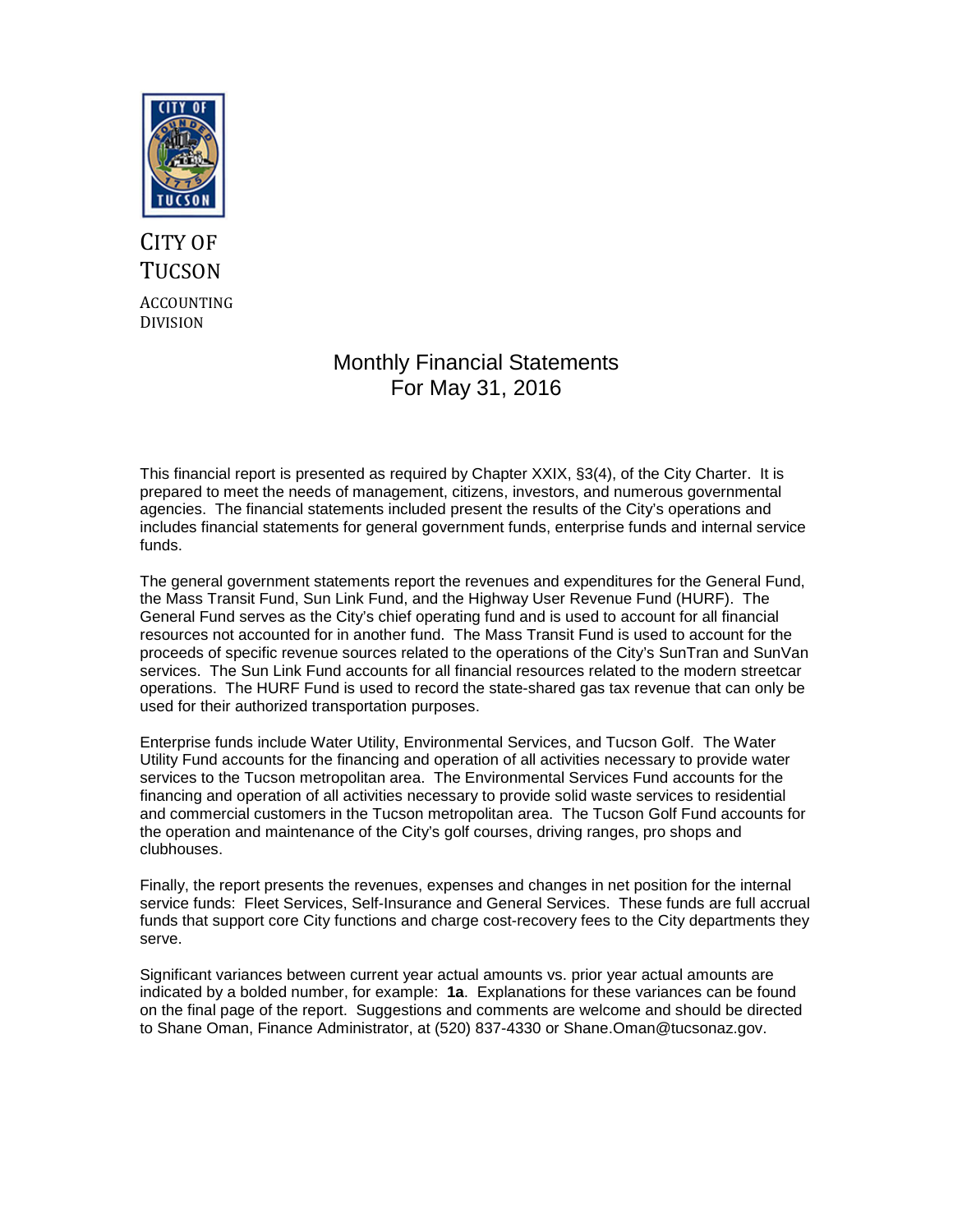## **CITY OF TUCSON, ARIZONA STATEMENT OF REVENUES AND EXPENDITURES GENERAL FUND FOR THE ELEVEN MONTHS ENDED MAY 31, 2016**

|                                                                       |                          | Fiscal Year 2016                 | Fiscal Year 2015   |    |                          |                          |                        |
|-----------------------------------------------------------------------|--------------------------|----------------------------------|--------------------|----|--------------------------|--------------------------|------------------------|
|                                                                       | Actual                   | <b>Total FY</b><br><b>Budget</b> | %<br><b>Budget</b> |    | Actual *                 | \$ Change<br>CFY vs PFY  | % Change<br>CFY vs PFY |
| <b>General Fund Revenues and Other Financing Sources:</b>             |                          | Straight-line Budget 91.7%       |                    |    |                          |                          |                        |
| Revenues:                                                             |                          |                                  |                    |    |                          |                          |                        |
| <b>Primary Property Taxes</b>                                         | \$<br>9,322,690          | 14,350,250<br>\$                 | 65.0%              | \$ | 11,127,693               | \$<br>(1,805,003)        | $-16.2%$               |
| <b>Business Privilege Tax</b>                                         | 177,072,792              | 197,118,630                      | 89.8%              |    | 174,497,147              | 2,575,645                | 1.5%                   |
| Other Local Taxes                                                     | 40,367,988               | 40,308,200                       | 100.1%             |    | 38,529,524               | 1,838,464                | 4.8%                   |
| <b>Grants and Shared Taxes</b>                                        | 4,904,446                | 4,925,650                        | 99.6%              |    | 4,366,645                | 537,801                  | 12.3%                  |
| State-Shared Income Tax Revenue                                       | 57,403,406               | 63,205,510                       | 90.8%              |    | 57,716,320               | (312, 914)               | $-0.5%$                |
| <b>State-Shared Sales Tax</b>                                         | 45,148,620               | 48,935,140                       | 92.3%              |    | 43,212,743               | 1,935,877                | 4.5%                   |
| State Auto Lieu Tax                                                   | 20,850,556               | 21,968,250<br>28,349,160         | 94.9%              |    | 18,896,494               | 1,954,062                | 10.3%                  |
| Licenses and Permits<br>Fines, Forfeitures, and Penalties             | 28,387,858<br>10,634,414 | 14,331,870                       | 100.1%<br>74.2%    |    | 26,423,375<br>14,279,795 | 1,964,483<br>(3,645,381) | 7.4%<br>$-25.5%$       |
| Use of Money and Property                                             | 615,089                  | 648,930                          | 94.8%              |    | 641,881                  | (26, 792)                | $-4.2%$                |
| <b>Charges for Current Services</b>                                   | 38,346,678               | 39,053,170                       | 98.2%              |    | 34,843,791               | 3,502,887                | 10.1%                  |
| Miscellaneous Revenue                                                 | 11,121,879               | 10,382,120                       | 107.1%             |    | 4,996,092                | 6,125,787                | 122.6% 1a              |
| <b>Total Revenues:</b>                                                | 444,176,416              | 483,576,880                      |                    |    | 429,531,500              | 14,644,916               |                        |
| <b>Other Financing Sources</b>                                        | 1,466,667                | 1,600,000                        | 91.7%              |    | 2,731,667                | (1,265,000)              | $-46.3%$               |
| <b>Total Revenues and Other Financing Sources</b>                     | 445,643,083              | \$485,176,880                    |                    |    | 432,263,167              | \$13,379,916             |                        |
| <b>General Fund Expenditures:</b>                                     |                          |                                  |                    |    |                          |                          |                        |
| Elected and Official                                                  |                          |                                  |                    |    |                          |                          |                        |
| Mayor and Council                                                     | \$<br>2,253,050          | \$<br>2,464,880                  | 91.4%              | \$ | 2,244,991                | \$<br>8,059              | 0.4%                   |
| <b>City Manager</b>                                                   | 4,227,904                | 4,728,240                        | 89.4%              |    | 7,221,892                | (2,993,988)              | $-41.5%$               |
| <b>City Attorney</b>                                                  | 6,917,179                | 7,717,080                        | 89.6%              |    | 7,435,529                | (518, 350)               | $-7.0%$                |
| <b>City Clerk</b>                                                     | 2,519,964                | 3,773,960                        | 66.8%              |    | 2,132,022                | 387,942                  | 18.2%                  |
| <b>Total Elected and Official</b>                                     | 15,918,097               | 18,684,160                       |                    |    | 19,034,434               | $\overline{(3,116,337)}$ |                        |
| Public Safety & Justice Services                                      |                          |                                  |                    |    |                          |                          |                        |
| <b>City Court</b>                                                     | 9,583,317                | 11,669,160                       | 82.1%              |    | 10,234,052               | (650, 735)               | $-6.4%$                |
| <b>Public Defender</b>                                                | 2,685,377                | 3,091,610                        | 86.9%              |    | 2,732,317                | (46, 940)                | $-1.7%$                |
| <b>Tucson Fire</b>                                                    | 87,073,187               | 93,682,740                       | 92.9%              |    | 80,803,634               | 6,269,553                | 7.8% 1k                |
| <b>Tucson Police</b>                                                  | 140,342,739              | 156,702,290                      | 89.6%              |    | 135,210,875              | 5,131,864                | 3.8% 1k                |
| <b>Total Public Safety &amp; Justice Services</b>                     | 239,684,620              | 265,145,800                      |                    |    | 228,980,878              | 10,703,742               |                        |
| <b>Community Enrichment &amp; Development</b>                         |                          |                                  |                    |    |                          |                          |                        |
| Housing & Community Development                                       | 1,982,692                | 2,596,180                        | 76.4%              |    | 2,020,525                | (37, 833)                | $-1.9%$                |
| Office of Integrated Planning                                         | 1,461,021                | 1,780,980                        | 82.0%              |    | 1,438,097                | 22,924                   | 1.6%                   |
| Parks and Recreation                                                  | 30,646,296               | 35,728,200                       | 85.8%              |    | 32,279,556               | (1,633,260)              | $-5.1%$                |
| Planning & Development Services                                       | 7,310,426                | 8,482,250                        | 86.2%              |    | 8,147,454                | (837, 028)               | $-10.3%$               |
| Transportation<br><b>Total Community Enrichment &amp; Development</b> | 1,732,266<br>43,132,701  | 2,777,320<br>51,364,930          | 62.4%              |    | 1,589,829<br>45,475,461  | 142,437<br>(2,342,760)   | 9.0%                   |
|                                                                       |                          |                                  |                    |    |                          |                          |                        |
| <b>Support Services</b>                                               |                          |                                  |                    |    |                          |                          |                        |
| <b>Budget and Internal Audit</b>                                      | 1,086,005                | 1,293,020                        | 84.0%              |    | 1,187,163                | (101, 158)               | $-8.5%$                |
| Finance                                                               | 7,448,645                | 8,246,560                        | 90.3%              |    | 9,168,756                | (1,720,111)              | $-18.8%$               |
| <b>General Services</b>                                               | 9,828,035                | 10,587,550                       | 92.8%              |    | 10,328,770               | (500, 735)               | $-4.8%$                |
| Human Resources                                                       | 1,929,278                | 2,394,950                        | 80.6%              |    | 2,138,255                | (208, 977)               | $-9.8%$                |
| Information Technology<br>Procurement                                 | 16,635,483               | 18,995,110                       | 87.6%              |    | 14,574,392               | 2,061,091                | 14.1%                  |
| <b>Total Support Services</b>                                         | 2,731,088<br>39,658,534  | 2,915,060<br>44,432,250          | 93.7%              |    | 3,120,150<br>40,517,486  | (389,062)<br>(858, 952)  | $-12.5%$               |
| <b>Total General Government</b>                                       | 21,403,072               | 27,532,840                       | 77.7%              |    | 17,554,516               | 3,848,556                | 21.9%                  |
| <b>Capital Outlay</b>                                                 | 1,688,629                | 3,793,020                        | 44.5%              |    | 5,214,312                | (3,525,683)              | $-67.6%$               |
| <b>Capital Projects</b>                                               | 787,855                  | 1,031,800                        | 76.4%              |    | 409,075                  | 378,780                  | 92.6%                  |
| Debt Service and Fiscal Agent Fees                                    | 5,208,719                | 23,884,000                       | 21.8%              |    | 5,522,071                | (313, 352)               | $-5.7%$                |
| <b>Other Financing Uses</b>                                           | 49,338,941               | 52,571,400                       | 93.9%              |    | 47,181,925               | 2,157,016                | 4.6%                   |
| <b>Total Expenditures &amp; Other Financing Uses</b>                  | \$416,821,168            | \$488,440,200                    |                    |    | \$409,890,158            | \$<br>6,931,010          |                        |

\*In order to align year-to year comparisons and revenue reporting, fiscal year 2015 numbers have been revised to eliminate revenue accrual transactions.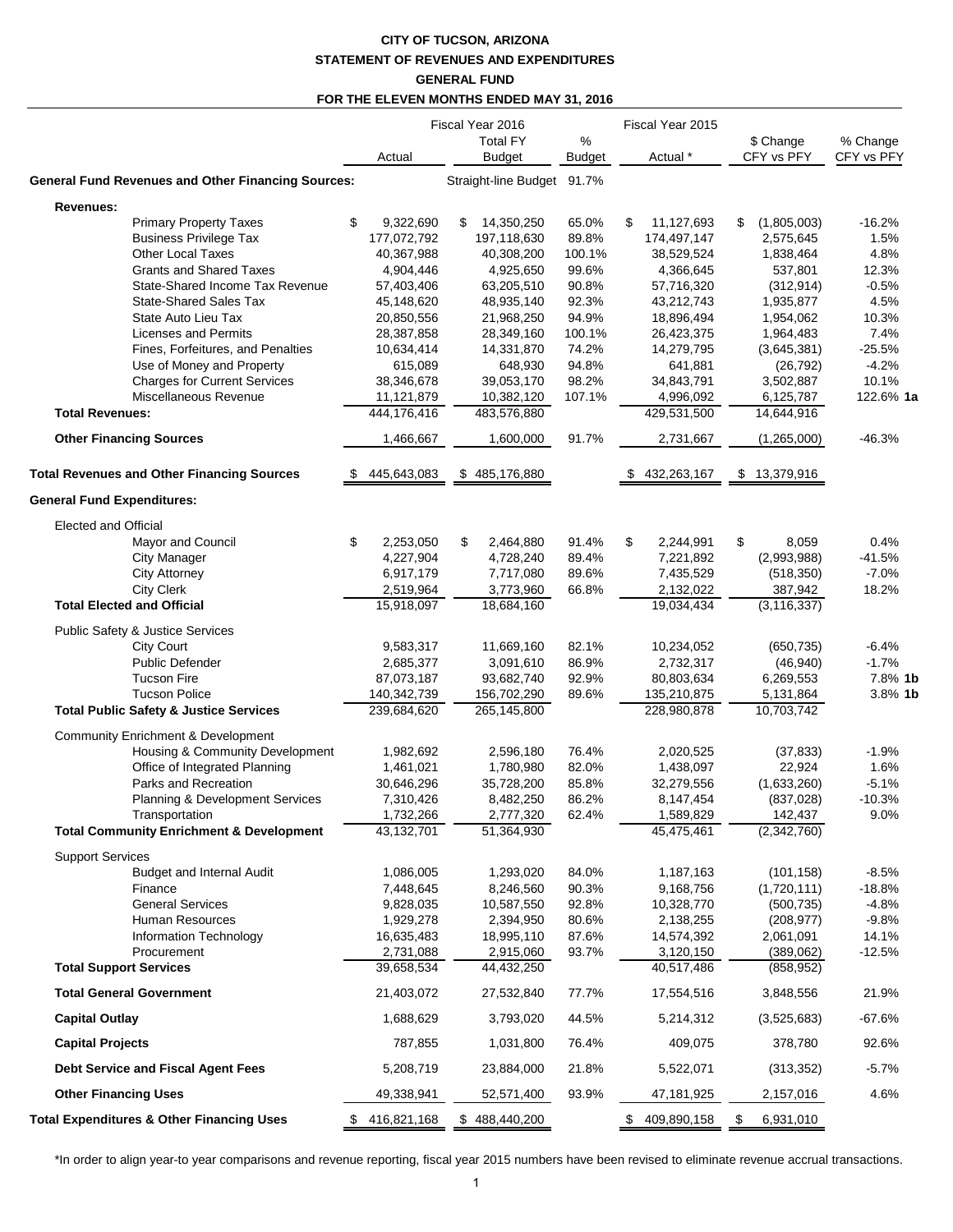### **CITY OF TUCSON, ARIZONA STATEMENT OF REVENUES AND EXPENDITURES MASS TRANSIT FUND FOR THE ELEVEN MONTHS ENDED MAY 31, 2016**

|                                                                        | Fiscal Year 2016  |                                  |             | Fiscal Year 2015 |                         |                        |
|------------------------------------------------------------------------|-------------------|----------------------------------|-------------|------------------|-------------------------|------------------------|
|                                                                        | Actual            | <b>Total FY</b><br><b>Budget</b> | %<br>Budget | Actual           | \$ Change<br>CFY vs PFY | % Change<br>CFY vs PFY |
| <b>Mass Transit Revenues and Other Financing Sources:</b><br>Revenues: |                   | Straight-line Budget             | 91.7%       |                  |                         |                        |
| <b>Federal Grants and Contributions</b>                                | \$<br>16,444,684  | \$ 28,303,470                    | 58.1%       | 16,751,522<br>\$ | (306, 838)<br>\$        | $-1.8%$                |
| <b>Other Agencies</b>                                                  | 10,471,179        | 13,829,020                       | 75.7%       | 10,725,689       | (254, 510)              | $-2.4%$                |
| Use of Money and Property                                              | 590,423           | 360,000                          | 164.0%      | 430,304          | 160,119                 | 37.2%                  |
| <b>Charges for Current Services</b>                                    | 8,102,580         | 13,156,630                       | 61.6%       | 12,086,842       | (3,984,262)             | $-33.0\%$ 2a           |
| Miscellaneous Revenue                                                  | 636,626           | 100,370                          | 634.3%      | 613,141          | 23,485                  | 3.8%                   |
| <b>Total Revenues:</b>                                                 | 36,245,492        | 55,749,490                       |             | 40,607,498       | (4,362,006)             |                        |
| <b>Other Financing Sources</b>                                         | 41,692,814        | 45,483,070                       | 91.7%       | 40,589,212       | 1,103,602               | 2.7%                   |
| <b>Total Revenues and Other Financing Sources</b>                      | 77,938,306<br>\$. | \$101,232,560                    |             | 81,196,710       | \$(3,258,404)           |                        |
| <b>Mass Transit Expenditures:</b>                                      |                   |                                  |             |                  |                         |                        |
| <b>Community Enrichment &amp; Development</b>                          |                   |                                  |             |                  |                         |                        |
| Transportation                                                         | \$64,867,989      | \$77,638,450                     | 83.6%       | 66,441,224<br>S. | \$(1,573,235)           | $-2.4%$                |
| <b>Total Community Enrichment &amp; Development</b>                    | 64,867,989        | 77,638,450                       |             | 66,441,224       | (1,573,235)             |                        |
| <b>Capital Outlay</b>                                                  | 9,637,252         | 12,529,180                       | 76.9%       | 11,801,101       | (2, 163, 849)           | $-18.3\%$ 2b           |
| <b>Capital Projects</b>                                                | 3,573,042         | 11,189,750                       | 31.9%       | 1,679,951        | 1,893,091               | 112.7% 2c              |
| <b>Total Expenditures</b>                                              | \$78,078,283      | \$101,357,380                    |             | 79,922,276<br>\$ | \$(1,843,993)           |                        |

## **CITY OF TUCSON, ARIZONA STATEMENT OF REVENUES AND EXPENDITURES SUN LINK FOR THE ELEVEN MONTHS ENDED MAY 31, 2016**

|                                                                                                                                                         |    | Actual                           |    | Fiscal Year 2016<br><b>Total FY</b><br><b>Budget</b> | $\%$<br><b>Budget</b>    | Fiscal Year 2015<br>Actual       | \$ Change<br>CFY vs PFY         | % Change<br>CFY vs PFY       |  |
|---------------------------------------------------------------------------------------------------------------------------------------------------------|----|----------------------------------|----|------------------------------------------------------|--------------------------|----------------------------------|---------------------------------|------------------------------|--|
| <b>Sun Link Revenues and Other Financing Sources:</b><br>Revenues:                                                                                      |    |                                  |    | Straight-line Budget                                 | 91.7%                    |                                  |                                 |                              |  |
| Other Agencies<br><b>Charges for Current Services</b><br>Miscellaneous Revenue                                                                          | \$ | 1,507,600<br>1,024,998<br>22,996 | \$ | 2,000,000<br>1,396,280                               | 75.4%<br>73.4%<br>100.0% | \$<br>68,990<br>936,138<br>4,533 | \$1,438,610<br>88,860<br>18,463 | 2085.2% 3a<br>9.5%<br>407.3% |  |
| Total Revenues:                                                                                                                                         |    | 2,555,594                        |    | 3,396,280                                            |                          | 1,009,661                        | 1,545,933                       |                              |  |
| <b>Other Financing Sources</b>                                                                                                                          |    | 2,119,123                        |    | 2,311,770                                            | 91.7%                    | 2,152,550                        | (33, 427)                       | $-1.6%$                      |  |
| <b>Total Revenues and Other Financing Sources</b>                                                                                                       | Ъ. | 4,674,717                        | S  | 5,708,050                                            |                          | 3,162,211                        | \$1,512,506                     |                              |  |
| <b>Sun Link Expenditures:</b><br><b>Community Enrichment &amp; Development</b><br>Transportation<br><b>Total Community Enrichment &amp; Development</b> | S  | 3,105,154<br>3,105,154           | \$ | 4,220,800<br>4,220,800                               | 73.6%                    | \$<br>3,567,033<br>3,567,033     | (461, 879)<br>S.<br>(461, 879)  | $-12.9%$                     |  |
| <b>Capital Outlay</b>                                                                                                                                   |    | 2,551                            |    |                                                      | 100.0%                   |                                  | 2,551                           | 100.0%                       |  |
| Debt Service and Fiscal Agent Fees                                                                                                                      |    | 378,714                          |    | 1,512,430                                            | 25.0%                    |                                  | 378,714                         | 100.0%                       |  |
| <b>Total Expenditures</b>                                                                                                                               |    | 3,486,419                        | \$ | 5,733,230                                            |                          | 3,567,033                        | (80, 614)                       |                              |  |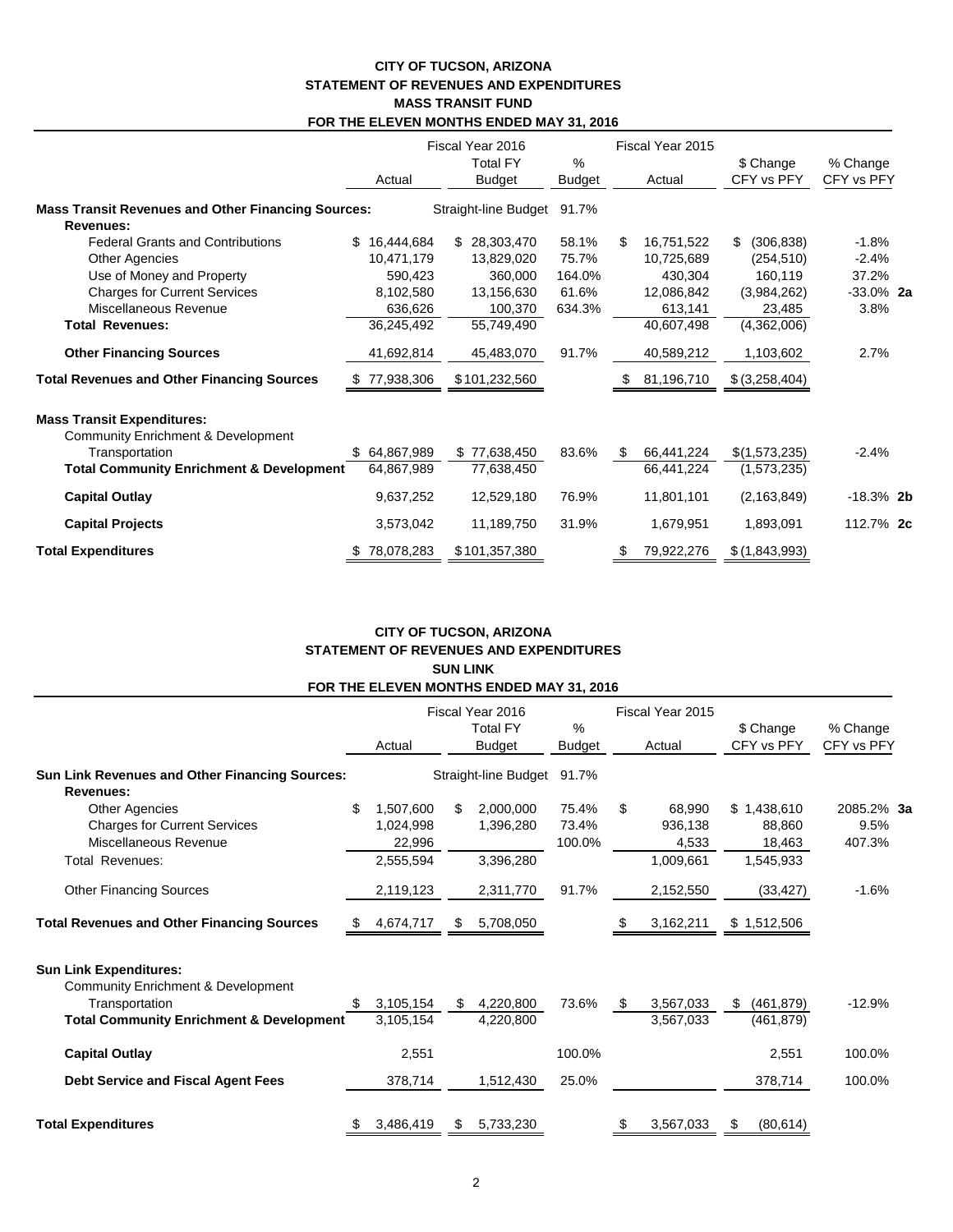## **CITY OF TUCSON, ARIZONA STATEMENT OF REVENUES AND EXPENDITURES HIGHWAY USER REVENUE FUND (HURF) FOR THE ELEVEN MONTHS ENDED MAY 31, 2016**

|                                                                          | Actual        | Fiscal Year 2016<br><b>Total FY</b><br><b>Budget</b> | $\%$<br><b>Budget</b> | Fiscal Year 2015<br>Actual | \$ Change<br>CFY vs PFY | % Change<br>CFY vs PFY |
|--------------------------------------------------------------------------|---------------|------------------------------------------------------|-----------------------|----------------------------|-------------------------|------------------------|
| <b>HURF Revenues:</b>                                                    |               | Straight-line Budget                                 | 91.7%                 |                            |                         |                        |
| <b>Revenues:</b>                                                         |               |                                                      |                       |                            |                         |                        |
| <b>Licenses and Permits</b>                                              | \$<br>533,349 | \$<br>543,000                                        | 98.2%                 | \$<br>497,148              | \$<br>36,201            | 7.3%                   |
| <b>Other Agencies</b>                                                    | 35,131,039    | 36,492,310                                           | 96.3%                 | 33,345,995                 | 1.785.044               | 5.4%                   |
| Use of Money and Property                                                | 485,503       | 635,840                                              | 76.4%                 | 579,581                    | (94,078)                | $-16.2%$               |
| <b>Charges for Current Services</b>                                      | 32,580        |                                                      | 0.0%                  | 28,112                     | 4,468                   | 15.9%                  |
| Miscellaneous Revenue                                                    | 965,501       | 500,000                                              |                       | 1,138,522                  | (173,021)               | $-15.2%$               |
| <b>Total Revenues</b>                                                    | \$37,147,972  | \$38,171,150                                         |                       | 35,589,358                 | \$<br>1,558,614         |                        |
| <b>HURF Expenditures:</b><br><b>Community Enrichment and Development</b> |               |                                                      |                       |                            |                         |                        |
| Transportation                                                           | \$26,555,574  | \$31,890,360                                         | 83.3%                 | 25,073,560<br>S            | 1,482,014<br>S          | 5.9%                   |
| <b>Total Community Enrichment and Developmer</b>                         | 26.555.574    | 31,890,360                                           |                       | 25,073,560                 | 1,482,014               |                        |
| Non-Departmental                                                         |               |                                                      |                       |                            |                         |                        |
| <b>Outside Agencies</b>                                                  | 217,755       | 100,580                                              | 216.5%                | 50,290                     | 167,465                 | 333.0%                 |
| <b>Total Non-Departmental</b>                                            | 217,755       | 100,580                                              |                       | 50,290                     | 167,465                 |                        |
| <b>Capital Outlay</b>                                                    | 791,546       | 1,092,650                                            | 72.4%                 | 130,727                    | 660,819                 | 505.5%                 |
| <b>Capital Projects</b>                                                  | 750,757       | 1,998,620                                            | 37.6%                 | 1,260,891                  | (510, 134)              | $-40.5%$               |
| <b>Debt Service and Fiscal Agent Fees</b>                                | 64,312        |                                                      | 100.0%                |                            | 64,312                  | 100.0%                 |
| <b>Other Financing Uses (Sources)</b>                                    | (14,948,962)  | 9,821,590                                            | $-152.2%$             |                            | (14,948,962)            | 100.0% 4a              |
| <b>Total Expenditures &amp; Other Financing Uses</b>                     | \$13,430,982  | \$44,903,800                                         |                       | 26,515,468<br>\$           | \$(13,084,486)          |                        |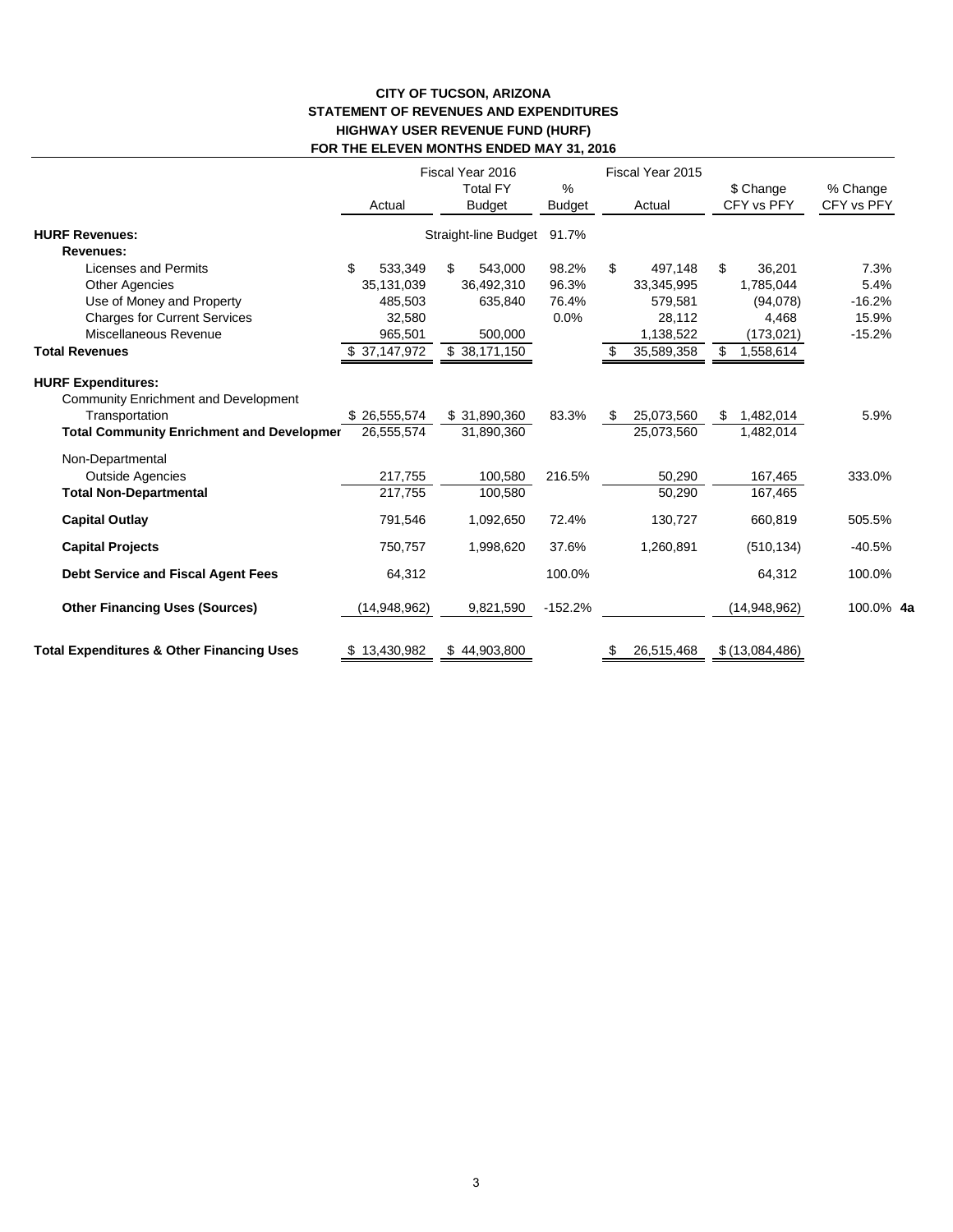#### **CITY OF TUCSON, ARIZONA STATEMENT OF NET POSITION MAY 31, 2016 ENTERPRISE FUNDS**

|                                                     |                            | Environmental            |                         |
|-----------------------------------------------------|----------------------------|--------------------------|-------------------------|
|                                                     | <b>Water Utility</b>       | Services                 | Tucson City Golf        |
| <b>ASSETS</b>                                       |                            |                          |                         |
| Current assets:                                     |                            |                          |                         |
| Cash and Cash Equivalents                           | \$<br>47,082,897           | \$<br>30,820,171         | \$<br>2,059,516         |
| Cash and Investments - Restricted                   | 15,060,297                 |                          |                         |
| Cash and Investments with Fiscal Agent - Restricted | 33,184,326                 |                          |                         |
| Accounts Receivable, Net                            | 25,170,842                 | 3,574,642                | 408,672                 |
| Due from Other Agencies                             |                            | 16,507                   |                         |
| Interest Receivable                                 | 107,187                    | 57,511                   |                         |
| Inventories                                         | 5,648,998                  |                          | 231,914                 |
| <b>Other Assets</b>                                 | 2,088,954                  |                          |                         |
| Total current assets                                | 128,343,501                | 34.468.831               | 2,700,102               |
| Noncurrent assets:                                  |                            |                          |                         |
| Long Term Accounts Receivable                       | 208,172                    |                          |                         |
| Other Assets - Restricted                           | 299,319                    |                          | 88,696                  |
| Land and Construction in Progress                   | 159,665,082                | 19,213,712               | 2,701,865               |
| Other Capital Assets, Net                           | 1,068,377,331              | 26,655,456               | 12,115,648              |
| <b>Water Rights</b>                                 | 52,126,968                 |                          |                         |
| Total noncurrent assets                             | 1,280,676,872              | 45,869,168               | 14,906,209              |
| <b>Total assets</b>                                 | 1,409,020,373              | 80,337,999               | 17,606,311              |
|                                                     |                            |                          |                         |
| DEFERRED OUTFLOWS                                   |                            |                          |                         |
| Loss on Refunding of Debt                           | 16,963,592                 |                          |                         |
| <b>Pension Plans</b>                                | 3,162,060                  | 1,205,606                |                         |
| <b>Total deferred outflows</b>                      | 20,125,652                 | 1,205,606                |                         |
| Total assets and deferred outflows                  | 1,429,146,025              | 81,543,605               | 17,606,311              |
| <b>LIABILITIES</b>                                  |                            |                          |                         |
| <b>Current liabilities:</b>                         |                            |                          |                         |
| <b>Accounts Payable</b>                             | 1,494,662                  | 191,507                  | 107,541                 |
| <b>Accrued Payroll Liabilities</b>                  | 1,521,708                  | 550,359                  | 153,959                 |
| Interfund Payable                                   |                            |                          | 2,241,130               |
| Due to Other Agencies                               | 295,829                    | 1,333                    | 55,294                  |
| <b>Accrued Interest Payable</b>                     |                            |                          | 3,800                   |
| <b>Refundable Deposits</b>                          | 2,281,010                  | 89,486                   | 7,735                   |
| Current Portion of Bonds Payable                    | 40,269,960                 |                          |                         |
| <b>Current Portion of Contracts Payable</b>         |                            | 268,000                  |                         |
| <b>Current Portion of Compensated Absences</b>      | 1,760,284                  | 609,062                  | 81,954                  |
| Liabilities Payable from Restricted Assets          | 14,583                     |                          |                         |
| <b>Advances From Customers</b>                      |                            |                          |                         |
| Current Portion of Long Term Liabilities            |                            |                          | 88,019                  |
| <b>Total current liabilities</b>                    | 47,638,036                 | 750,551<br>2,460,298     | 2,739,432               |
| Noncurrent liabilities:                             |                            |                          |                         |
| <b>Bonds Payable</b>                                | 519,439,962                |                          |                         |
| <b>Contracts Payable</b>                            |                            |                          |                         |
| <b>Compensated Absences</b>                         |                            | 10,349,118               | 198,417                 |
| Other Postemployment Benefits                       | 1,734,448                  | 663,493                  |                         |
|                                                     | 1,447,762                  | 598,024                  |                         |
| Pension Liability<br>Loans and Notes Payable        | 51,601,140                 | 19,674,093               |                         |
| Long Term Liabilities                               |                            |                          | 8,554,615               |
| Total noncurrent liabilities                        |                            | 56,355,386               |                         |
| <b>Total liabilities</b>                            | 574,223,312<br>621,861,348 | 87,640,114<br>90,100,412 | 8,753,032<br>11,492,464 |
|                                                     |                            |                          |                         |
| DEFERRED INFLOWS                                    |                            |                          |                         |
| Deferred Revenue                                    | 92,902                     |                          |                         |
| <b>Pension Plans</b>                                | 5,461,526                  | 2,082,329                |                         |
| <b>Total deferred inflows</b>                       | 5,554,428                  | 2,082,329                |                         |
| <b>Total liabilities and deferred inflows</b>       | 627,415,776                | 92,182,741               | 11,492,464              |
| <b>NET POSITION</b>                                 |                            |                          |                         |
| Net Investment in capital assets                    | 755,944,727                | 35,252,050               | 14,537,142              |
| Amounts Restricted for:                             |                            |                          |                         |
| <b>Debt Service</b>                                 | 33,184,326                 |                          |                         |
| Capital                                             | 12,601,196                 |                          |                         |
| Unrestricted Amounts (deficit)                      |                            | (64,932,033)             | (8,423,295)             |
| <b>Closure/Post Closure Liability</b>               |                            | 7,894,247                |                         |
| New Landfill Cell Construction                      |                            | 11,146,600               |                         |
| <b>Total net position</b>                           | 801,730,249<br>\$          | (10,639,136)<br>\$       | \$<br>6,113,847         |
|                                                     |                            |                          |                         |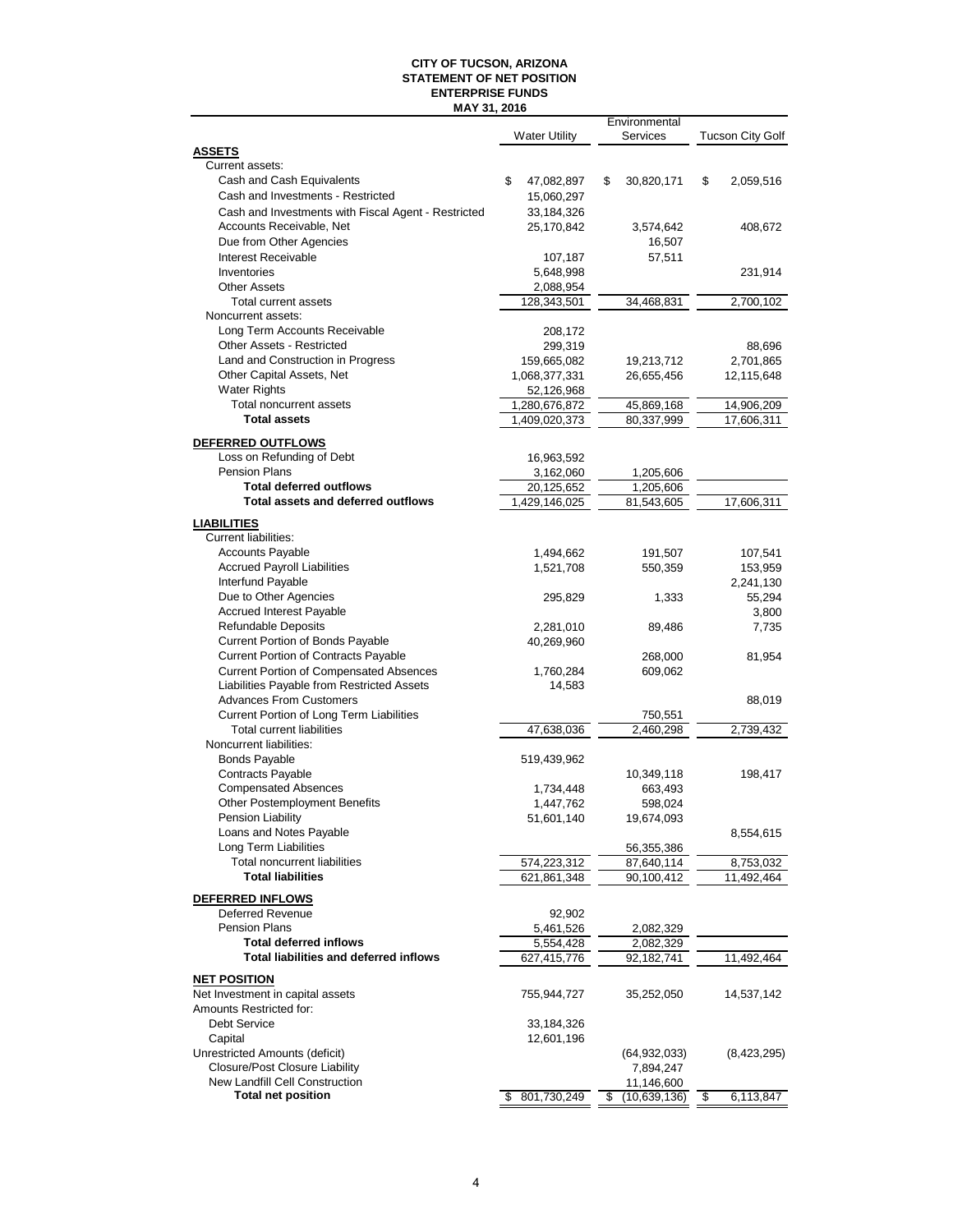#### **CITY OF TUCSON, ARIZONA SCHEDULE OF REVENUES, EXPENSES, AND CHANGES IN FUND NET ASSETS FOR THE ELEVEN MONTHS ENDED MAY 31, 2016 WATER UTILITY FUND**

|                                               | Fiscal Year 2016  | Fiscal Year 2015 |                         |                        |  |
|-----------------------------------------------|-------------------|------------------|-------------------------|------------------------|--|
|                                               | Actual            | Actual           | \$ Change<br>CFY vs PFY | % Change<br>CFY vs PFY |  |
| <b>Operating revenues:</b>                    |                   |                  |                         |                        |  |
| <b>Charges for Services</b>                   | 168,119,616<br>S. | 167,684,959<br>S | 434,657<br>\$           | 0.3%                   |  |
| <b>Total operating revenues</b>               | 168,119,616       | 167,684,959      | 434,657                 |                        |  |
| <b>Operating expenses:</b>                    |                   |                  |                         |                        |  |
| Salaries, Wages and Benefits                  | 32,928,532        | 30,676,791       | 2,251,741               | 7.3%                   |  |
| <b>Contractual Services</b>                   | 62,978,662        | 60,359,428       | 2,619,234               | 4.3%                   |  |
| Commodities                                   | 8,045,777         | 7,246,452        | 799,325                 | 11.0%                  |  |
| Depreciation/Amortization                     | 31,161,036        | 32,455,417       | (1, 294, 381)           | $-4.0%$                |  |
| <b>Total operating expenses</b>               | 135,114,007       | 130,738,088      | 4,375,919               |                        |  |
| <b>Operating Income (Loss)</b>                | 33,005,609        | 36,946,871       | (3,941,262)             |                        |  |
| Nonoperating revenues (expenses):             |                   |                  |                         |                        |  |
| Investment Income                             | 879,364           | 842,551          | 36,813                  | 4.4%                   |  |
| Gain (Loss) on Sale of Property/Equipment     | 258,906           | (303, 494)       | 562,400                 | $-185.3%$              |  |
| <b>Federal Grants and Contributions</b>       | 369,718           | 367,309          | 2,409                   | 0.7%                   |  |
| <b>Interest Expense</b>                       | (17,037,822)      | (17, 561, 634)   | 523,812                 | $-3.0%$                |  |
| Other Nonoperating Income (Expenses)          | (1,422,461)       | (8,211,859)      | 6,789,398               | $-82.7%$ 5a            |  |
| <b>Total nonoperating revenues (expenses)</b> | (16,952,295)      | (24, 867, 127)   | 7,914,832               |                        |  |
| Income (loss) before transfers                | 16,053,314        | 12,079,744       | 3,973,570               |                        |  |
| <b>Transfers In</b>                           | 6,149,357         | 3,815,747        | 2,333,610               | 61.2%                  |  |
| <b>Transfers Out</b>                          | (1,466,667)       | (1,466,667)      |                         | 0.0%                   |  |
| <b>Changes in net position</b>                | 20,736,004        | 14,428,824       | 6,307,180               |                        |  |
| Total net position, beginning of year         | 780,994,245       | 760,457,882 *    | 20,536,363              |                        |  |
| <b>Total net position</b>                     | 801,730,249       | \$774,886,706    | 26,843,543<br>\$        |                        |  |

\*Fiscal year 2015 beginning net position restated. See fiscal year 2015 CAFR.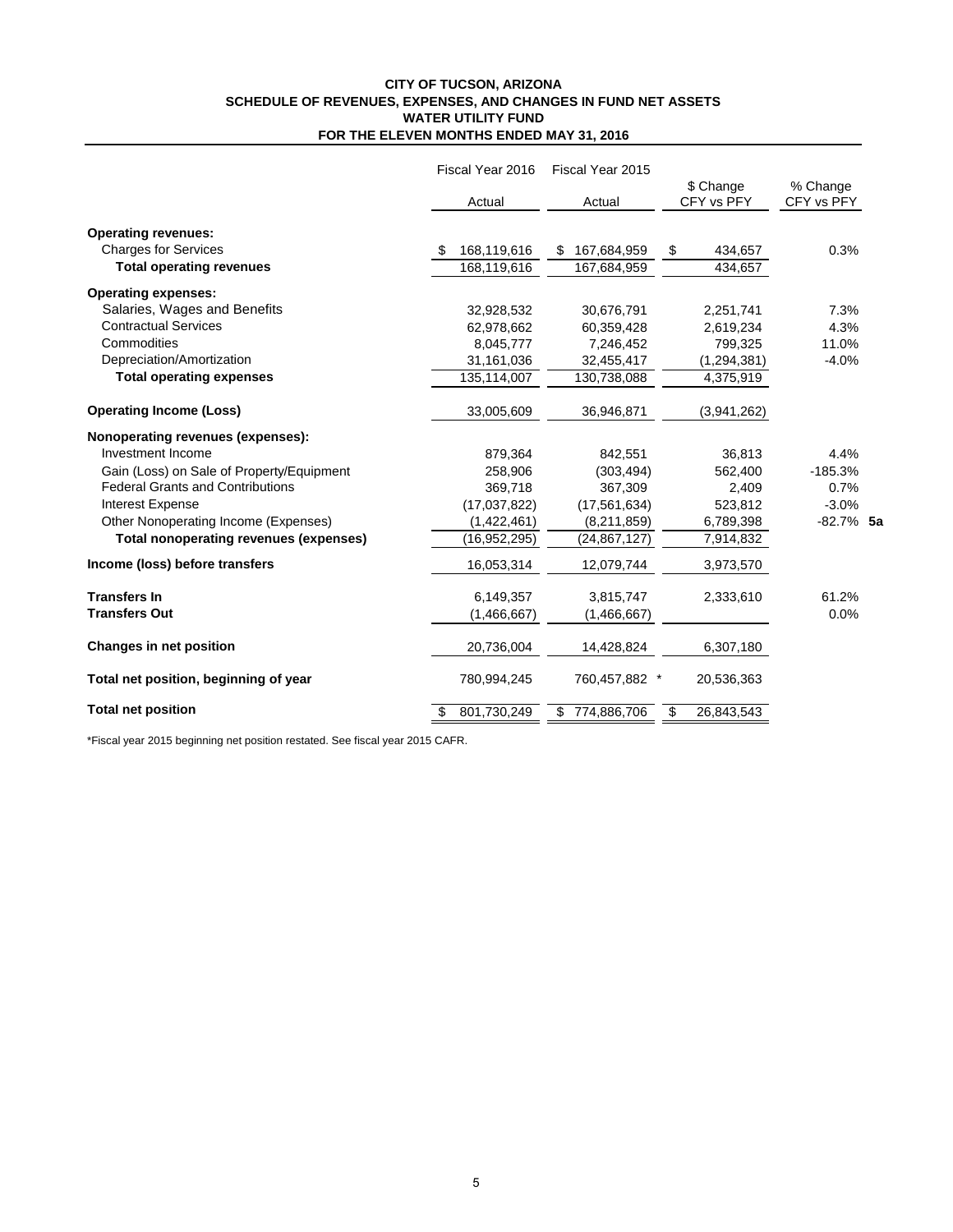### **CITY OF TUCSON, ARIZONA SCHEDULE OF REVENUES, EXPENSES, AND CHANGES IN FUND NET ASSETS FOR THE ELEVEN MONTHS ENDED MAY 31, 2016 ENVIRONMENTAL SERVICES FUND**

|                                               | Fiscal Year 2016<br>Fiscal Year 2015 |                      |                         |                        |
|-----------------------------------------------|--------------------------------------|----------------------|-------------------------|------------------------|
|                                               | Actual                               | Actual               | \$ Change<br>CFY vs PFY | % Change<br>CFY vs PFY |
| <b>Operating revenues:</b>                    |                                      |                      |                         |                        |
| <b>Charges for Services</b>                   | \$<br>44,124,235                     | \$<br>44,185,957     | \$<br>(61, 722)         | $-0.1%$                |
| <b>Miscellaneous</b>                          | 805,041                              | 822,835              | (17, 794)               | $-2.2%$                |
| <b>Total operating revenues</b>               | 44,929,276                           | 45,008,792           | (79, 516)               |                        |
| <b>Operating expenses:</b>                    |                                      |                      |                         |                        |
| Salaries, Wages and Benefits                  | 13,981,850                           | 13,873,282           | 108,568                 | 0.8%                   |
| <b>Contractual Services</b>                   | 17,399,959                           | 16,134,455           | 1,265,504               | 7.8%<br>6a             |
| Commodities                                   | 2,849,092                            | 3,718,254            | (869, 162)              | $-23.4%$               |
| Depreciation/Amortization                     | 4,276,541                            | 3,365,377            | 911,164                 | 27.1%                  |
| <b>Total operating expenses</b>               | 38,507,442                           | 37,091,368           | 1,416,074               |                        |
| <b>Operating Income (Loss)</b>                | 6,421,834                            | 7,917,424            | (1,495,590)             |                        |
| Nonoperating revenues (expenses):             |                                      |                      |                         |                        |
| Investment Income                             | 250,183                              | 260,711              | (10, 528)               | $-4.0%$                |
| Gain (Loss) on Sale of Property/Equipment     | (187, 130)                           | 363,808              | (550, 938)              | $-151.4%$              |
| <b>Other Agencies</b>                         | 104.533                              | 104,877              | (344)                   | $-0.3%$                |
| <b>Interest Expense</b>                       | (244, 476)                           | (247, 840)           | 3,364                   | $-1.4%$                |
| Other Nonoperating Income (Expenses)          |                                      |                      |                         | 0.0%                   |
| <b>Total nonoperating revenues (expenses)</b> | (76, 890)                            | 481,556              | (558, 446)              |                        |
| Changes in net position                       | 6,344,944                            | 8,398,980            | (2,054,036)             |                        |
| Total net position, beginning of year         | (16,984,080)                         | $(25,318,874)$ *     | 8,334,794               |                        |
| <b>Total net position</b>                     | (10,639,136)<br>\$                   | (16, 919, 894)<br>\$ | 6,280,758<br>\$         |                        |

\*Fiscal year 2015 beginning net position restated. See fiscal year 2015 CAFR.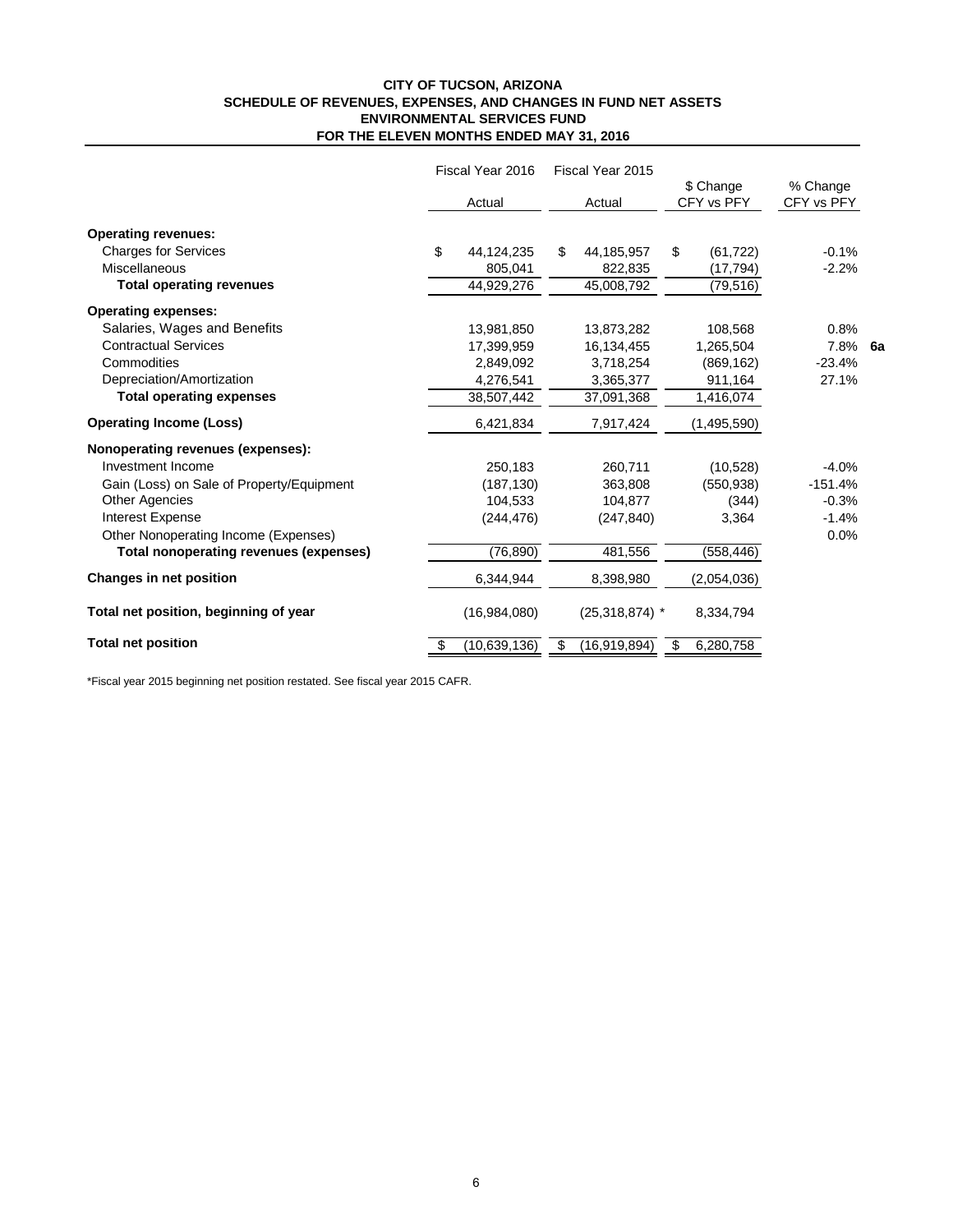#### **CITY OF TUCSON, ARIZONA STATEMENT OF REVENUES, EXPENSES, AND CHANGES IN FUND NET POSITION TUCSON GOLF ENTERPRISE FUND FOR THE ELEVEN MONTHS ENDED MAY 31, 2016**

|                                        | Randolph        | El Rio        | Silverbell    | Enke          | Combined        |             | % Budget |
|----------------------------------------|-----------------|---------------|---------------|---------------|-----------------|-------------|----------|
| <b>COURSE OPERATIONS:</b>              |                 |               |               |               |                 |             |          |
| <b>Operating revenues:</b>             |                 |               |               |               |                 |             |          |
| <b>Green Fees</b>                      | \$<br>1,515,996 | \$<br>415,887 | 555,128<br>\$ | 362,512<br>\$ | 2,849,523<br>S  | \$7,688,730 |          |
| <b>Cart Rentals</b>                    | 748,798         | 290,308       | 248,086       | 250,856       | 1,538,048       |             |          |
| <b>Driving Range</b>                   | 283.824         | 8,231         | 77,455        | 128,708       | 498,218         |             |          |
| Clubhouse                              | 291,689         | 173,366       | 176,595       | 161,937       | 803,587         |             |          |
| Other Revenue                          | 919,181         | 151,648       | 153,924       | 149,078       | 1,373,831       | 10,130      |          |
| <b>Total Operating Revenues</b>        | 3,759,488       | 1,039,440     | 1,211,188     | 1,053,091     | 7,063,207       | 7,698,860   | 91.7%    |
| <b>Operating expenses:</b>             |                 |               |               |               |                 |             |          |
| Salaries, Wages and Benefits           | 16,759          | 9,776         | 9,776         | 9,776         | 46,087          | 45,840      |          |
| <b>Contractual Services</b>            | 1,875,217       | 1,013,711     | 763.473       | 964.614       | 4,617,015       | 5,537,470   |          |
| Commodities                            | 686.864         | 293.826       | 404.018       | 347.090       | 1,731,798       | 1,297,850   |          |
| Cost of Goods Sold                     | 307.814         | 103.797       | 99,189        | 95,263        | 606,063         | 646,280     |          |
| Depreciation/Amortization              | 229,407         | 107,788       | 214,780       | 110,741       | 662,716         |             |          |
| <b>Total Operating Expenses</b>        | 3,116,061       | 1,528,898     | 1,491,236     | 1,527,484     | 7,663,679       | 7,527,440   | 102%     |
| <b>Operating Income (Loss)</b>         | 643,427         | (489, 458)    | (280, 048)    | (474, 393)    | (600, 472)      | 171,420     |          |
| Nonoperating revenues (expenses):      |                 |               |               |               |                 |             |          |
| Interest Expense                       | (4, 453)        | (2, 226)      | (2,226)       | (2,226)       | (11, 131)       | 7,970       |          |
| Other                                  | (2,933)         |               |               |               | (2,933)         | 94,250      |          |
| Total nonoperating revenues (expenses) | (7, 386)        | (2, 226)      | (2, 226)      | (2,226)       | (14,064)        | 102,220     |          |
| Changes in net position                | 636,041         | (491, 684)    | (282, 274)    | (476, 619)    | (614, 536)      | 273,640     |          |
| Total net position, beginning of year  | 2,018,515       | 1,816,663     | 1,345,677     | 1,547,528     | 6,728,383       |             |          |
| <b>Total net position</b>              | 2,654,556       | \$1,324,979   | \$1,063,403   | \$1,070,909   | \$<br>6,113,847 |             |          |

Note: OB Sports and City of Tucson statements will report immaterial differences due to timing.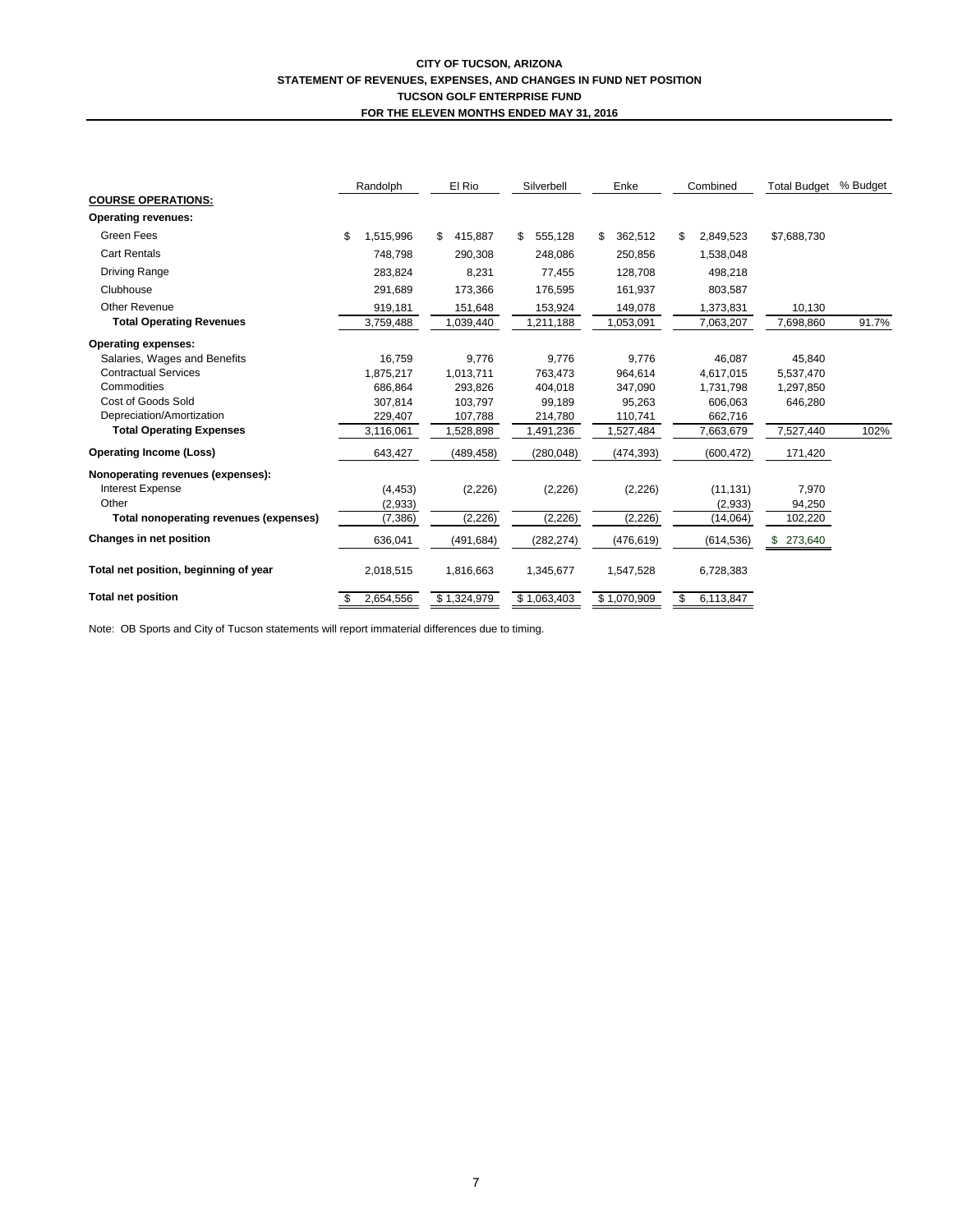## **CITY OF TUCSON, ARIZONA STATEMENT OF REVENUES, EXPENSES, AND CHANGES IN NET POSITION INTERNAL SERVICE FUNDS FOR THE ELEVEN MONTHS ENDED MAY 31, 2016**

|                                           | <b>Fleet Services</b> |               | Self Insurance |            | <b>General Services</b> |                |
|-------------------------------------------|-----------------------|---------------|----------------|------------|-------------------------|----------------|
| <b>Operating revenues:</b>                |                       |               |                |            |                         |                |
| <b>Charges for Services</b>               | \$                    | 19,399,642    | \$             | 11,983,067 | \$                      | 16,678,184     |
| Miscellaneous                             |                       | 111,304       |                | 25,778     |                         | 11,834         |
| <b>Total operating revenues</b>           |                       | 19,510,946    |                | 12,008,845 |                         | 16,690,018     |
| <b>Operating expenses:</b>                |                       |               |                |            |                         |                |
|                                           |                       |               |                |            |                         |                |
| Salaries, Wages and Benefits              |                       | 5,295,941     |                | 1,058,294  |                         | 8,319,342      |
| <b>Contractual Services</b>               |                       | 5,226,393     |                | 3,316,732  |                         | 5,045,730      |
| Commodities                               |                       | 8,850,038     |                | 79,590     |                         | 1,637,951      |
| <b>Benefits and Claims</b>                |                       |               |                | 5,418,929  |                         |                |
| Depreciation                              |                       | 1,798,174     |                | 10,992     |                         | 52,600         |
| <b>Total operating expenses</b>           |                       | 21,170,546    |                | 9,884,537  |                         | 15,055,623     |
| <b>Operating income (loss)</b>            |                       | (1,659,600)   |                | 2,124,308  |                         | 1,634,395      |
| Nonoperating revenues (expenses):         |                       |               |                |            |                         |                |
| <b>Property Taxes</b>                     |                       |               |                | 1,607,188  |                         |                |
| Investment Income                         |                       | 12,167        |                | 96,732     |                         | 16,508         |
| Gain (loss) on Sale of Property/Equipment |                       | 178,474       |                |            |                         |                |
| <b>Federal Non Grant Contributions</b>    |                       |               |                |            |                         | 146,780        |
| Interest Expense                          |                       |               |                |            |                         | (241, 116)     |
| <b>Total nonoperating revenues</b>        |                       |               |                |            |                         |                |
| (expenses)                                |                       | 190,641       |                | 1,703,920  |                         | (77, 828)      |
| Income (loss) before capital              |                       |               |                |            |                         |                |
| contributions and transfers               |                       | (1,468,959)   |                | 3,828,228  |                         | 1,556,567      |
| <b>Capital Contributions</b>              |                       | 297,979       |                |            |                         |                |
| <b>Transfers In</b>                       |                       |               |                |            |                         | 280,065        |
|                                           |                       |               |                |            |                         |                |
| <b>Changes in net position</b>            |                       | (1, 170, 980) |                | 3,828,228  |                         | 1,836,632      |
| Total net position, beginning of year     |                       | 11,322,038    |                | 830,874    |                         | (10, 781, 094) |
| <b>Total net position</b>                 | $\overline{\$}$       | 10,151,058    | \$             | 4,659,102  | $\overline{\$}$         | (8,944,462)    |